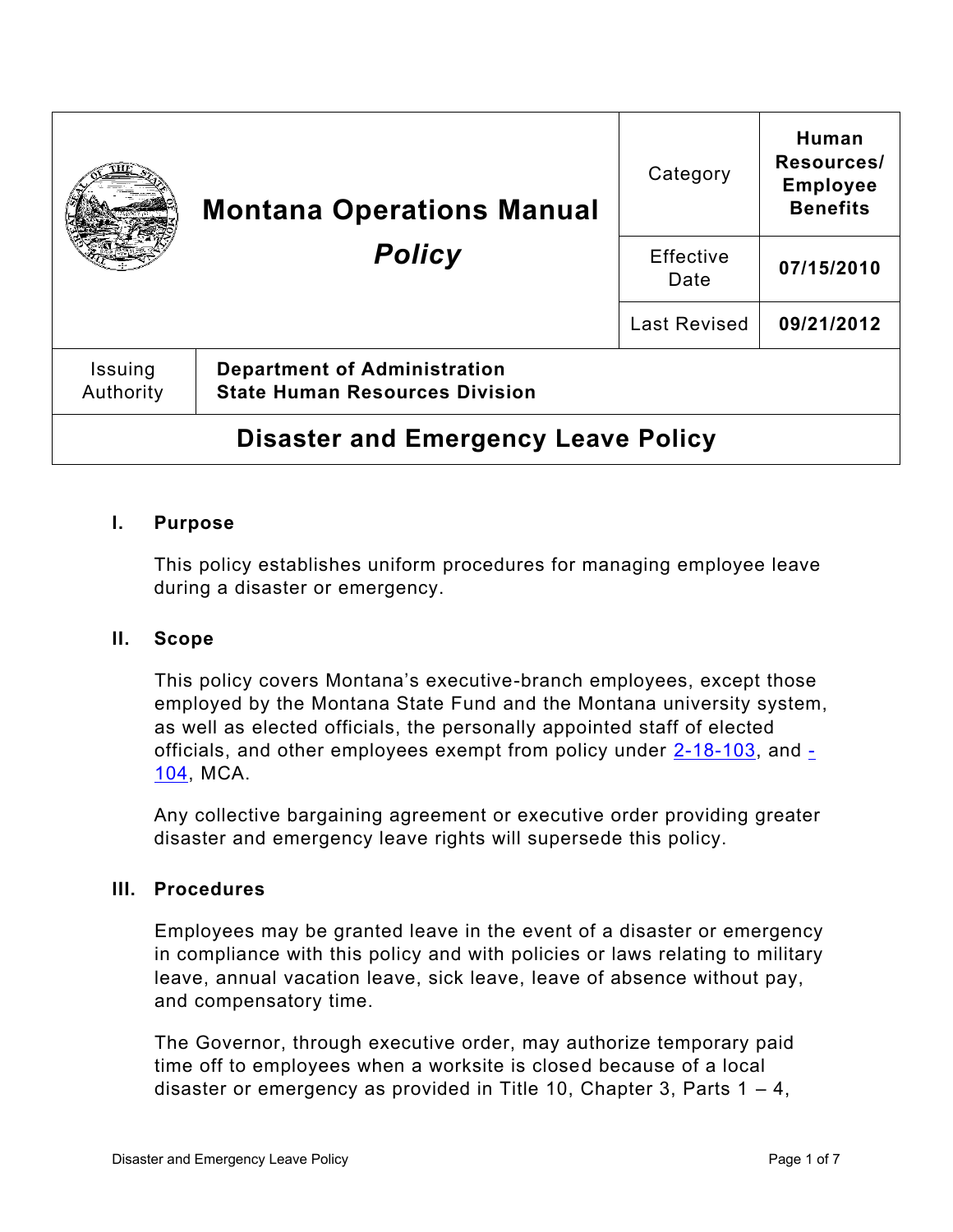MCA. Additionally, agencies may authorize, with approval by the governor, paid time off to employees when faced with a temporary localized worksite closures due to a situation not rising to the level of a disaster or emergency declared by the governor. Finally, agencies are authorized to grant employees up to 15 days per calendar year of paid leave to participate in specialized disaster relief services for the American Red Cross [\(2-18-627,](https://leg.mt.gov/bills/mca/title_0020/chapter_0180/part_0060/section_0270/0020-0180-0060-0270.html) MCA).

Employees will receive approved paid time off only for regularly scheduled hours.

# **A. Affected Employees and Paid Time Off**

- 1. When the governor declares a disaster or emergency pursuant to [10-3-302](https://leg.mt.gov/bills/mca/title_0100/chapter_0030/part_0030/section_0020/0100-0030-0030-0020.html) and [-303,](https://leg.mt.gov/bills/mca/title_0100/chapter_0030/part_0030/section_0030/0100-0030-0030-0030.html) MCA, and authorizes temporary paid time off to employees, those affected shall receive paid time off. The time off shall not be deducted from employees' accrued leave bank(s) or compensatory time.
- 2. Typically, employees are affected by a disaster or emergency when their life, the lives of immediate household members, or their personal property is endangered during a declared disaster or emergency. A state employee who is a member of the Montana National Guard and who is ordered to active federal or state service by competent authority is not an affected employee under this policy.
- 3. Following a declaration of a disaster or emergency by the governor, each department director or agency head shall decide on a case-by-case basis whether employees are affected and the period of time for which employees should receive paid time off, consistent with the terms of the executive order. Employees requesting emergency leave under this policy must state the reasons why they are "affected by" the emergency.
- 4. Employees who are not affected and report for work and perform regular duties and responsibilities during a declared disaster or emergency will be paid their normal salary.

## **B. Worksite Closure and Paid Time Off**

1. **Closure of state-controlled facilities.** A department director may declare an affected worksite closed when the site is under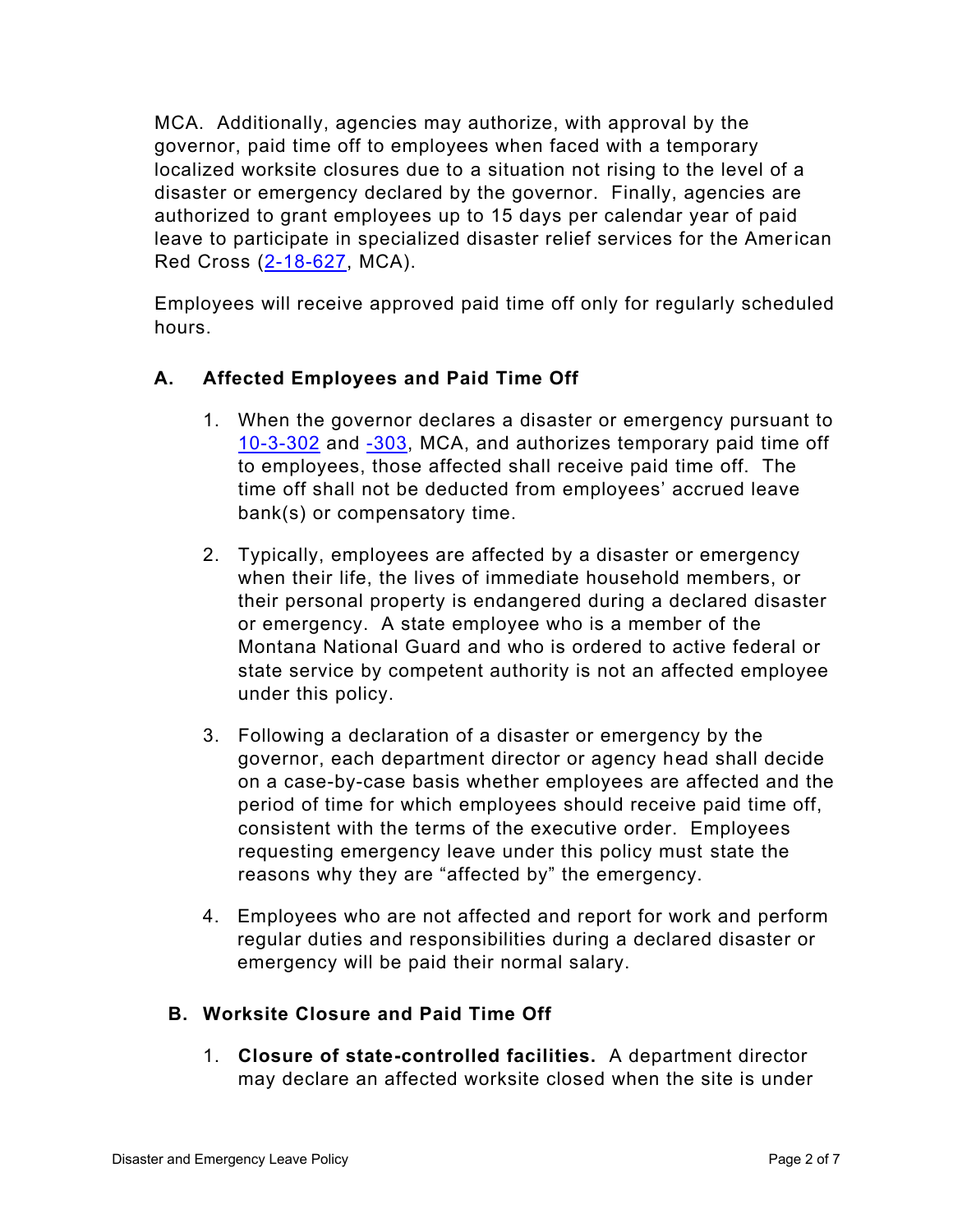his or her authority and with the approval of the governor or his or her designee.

2. **Closure of non-state-controlled facilities.** In some cases, employees may be temporarily or permanently assigned to a worksite that is not a state-controlled facility. These facilities may be ordered closed by the appropriate authorities without seeking the governor's approval.

# 3. **Paid Time Off**

- a. When facilities are ordered closed by those with the authority to do so, and under circumstances similar to those described in this policy, affected employees may receive paid disaster and emergency leave with the approval of the governor or his or her designee.
- b. In the event of an approved worksite closure, agency management may choose to temporarily reassign employees to alternate worksites or approve paid disaster and emergency leave. The department director or agency head shall determine which employees are affected by the worksite closure and which will be reassigned to alternate worksites.
- c. Employees will receive paid time off only for regularly scheduled work hours occurring during a worksite closure.
- d. Employees who voluntarily report for work and perform their regular duties during the closure of an affected worksite will be paid their normal salary.
- e. Employees will earn compensatory time in addition to their normal salary if management requires they remain at work or requires they report to work to perform essential services during the closure of an affected worksite. This provision applies to exempt and non-exempt positions. All overtime provisions also apply.

## **C. Personal Disaster or Emergency**

Situations may occur when employees are affected by a personal disaster or emergency that does not rise to the level of a declaration by the governor. In these cases, employees may take approved annual leave, compensatory time, or a leave of absence without pay.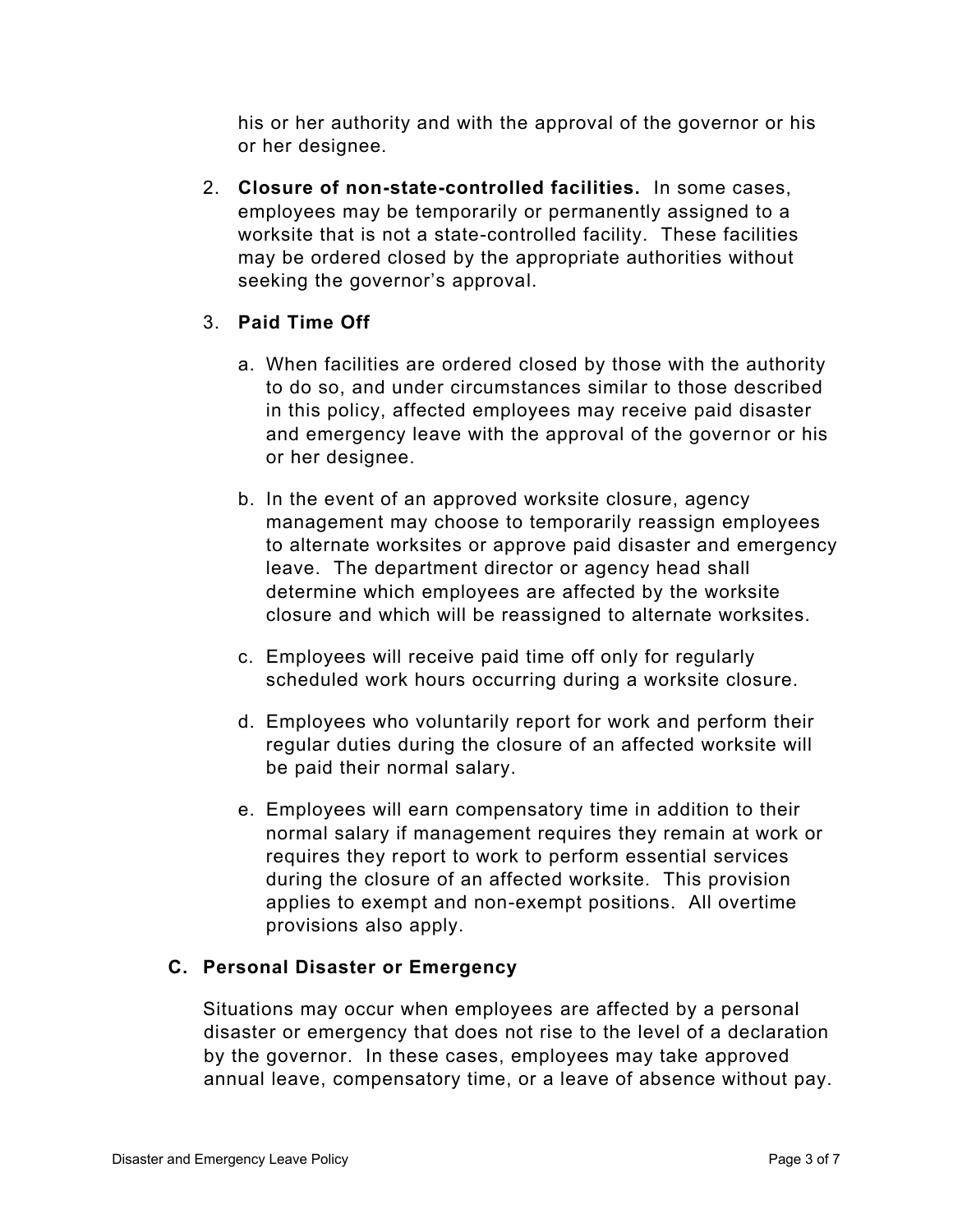Employees may only use sick leave for reasons qualifying under the Sick Leave Policy.

# **D. Volunteer Services**

- 1. During a disaster or emergency, employees may wish to volunteer their time towards the recovery effort. Employees must receive management approval prior to taking disaster and emergency leave for volunteer purposes.
- 2. Employees who wish to provide volunteer service during a disaster or emergency and who are not certified American Red Cross disaster volunteers (see below) may request to take annual vacation leave, accrued compensatory time, or leave of absence without pay. Employees may only use sick leave for reasons qualifying under the Sick Leave Policy. If requested by agency management, an employee must provide written verification of participation in the emergency recovery.
- 3. Under the provisions of [2-18-627,](https://leg.mt.gov/bills/mca/title_0020/chapter_0180/part_0060/section_0270/0020-0180-0060-0270.html) MCA, employees who are certified American Red Cross disaster volunteers may request up to 15 days (or a total of 120 hours for full-time employees) of paid time off annually. The paid time off shall not be deducted from the employees' accrued leave if they are called upon by the American Red Cross to provide specialized disaster relief services. This leave may not be "saved" or carried over from year to year.
- 4. Employees must include verification of the request for services from the American Red Cross when requesting leave.
- 5. Employees on approved leave as certified American Red Cross disaster volunteers shall be paid their regular rate for regularly scheduled hours without loss of longevity, pay, accrued leave, or compensatory time  $(2-18-627, MCA)$  $(2-18-627, MCA)$ . Employees on approved leave are not eligible for overtime regardless of the number of hours volunteered. Agency management is not liable for employee expenses associated with the volunteer effort.
- 6. Training time required to become a certified disaster worker through the American Red Cross is not covered leave under this policy.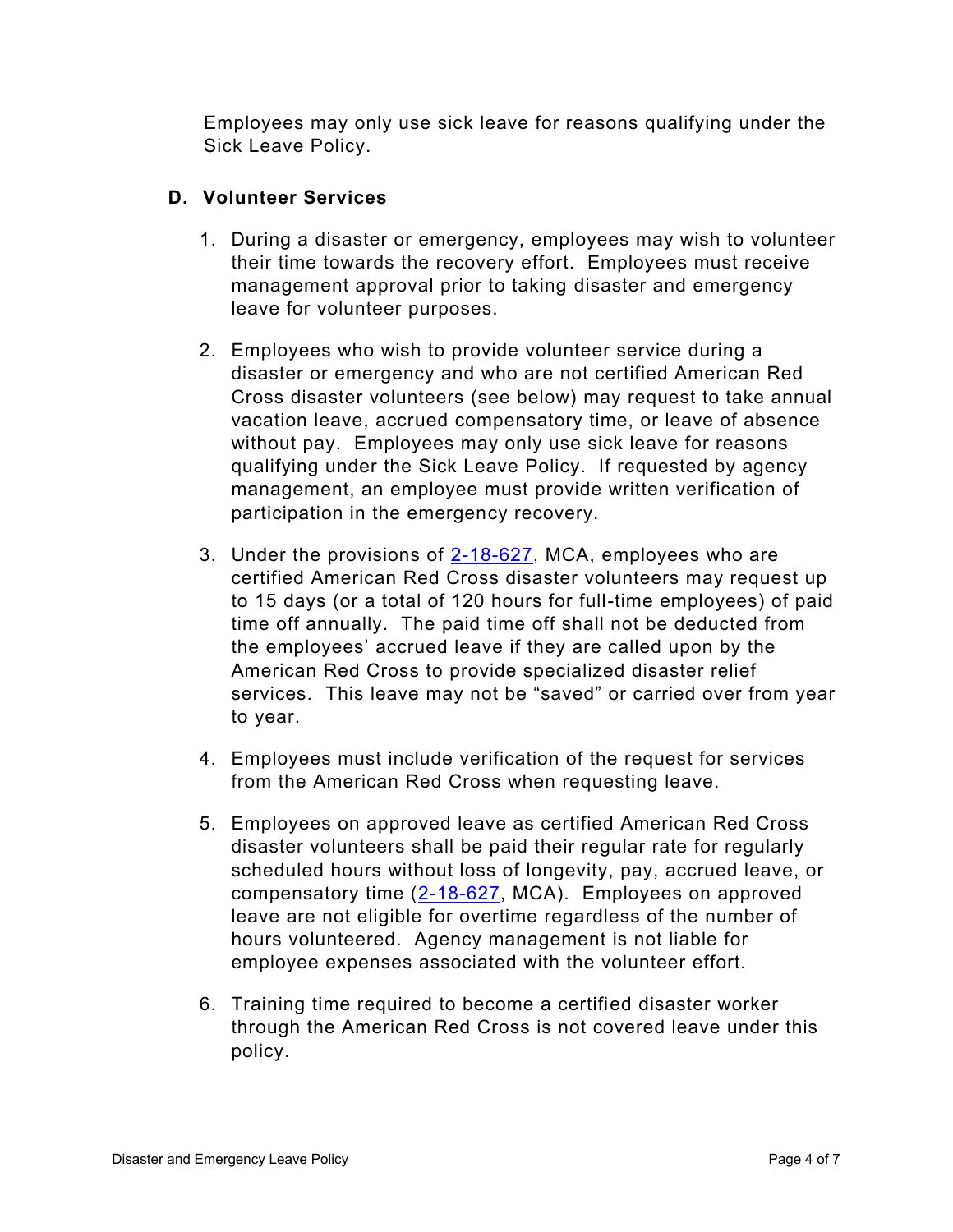### **E. USERRA-Qualifying Leave**

- 1. Employees activated as members of the uniformed services under the Uniformed Services Employment and Reemployment Rights Act (USERRA) shall be allowed to take a leave of absence to respond to a disaster or emergency.
- 2. Employees on USERRA-qualifying leave may request to use accrued annual leave and compensatory time during the disaster and emergency leave. Employees may only use sick leave for reasons qualifying under the Sick Leave Policy.

### **IV. Resources**

### **A. Montana Code Annotated:**

- 1. Disaster and Emergency Services Title 10, Chapter 3, parts 1-4, **MCA**
- 2. Paid Leave for Disaster Relief Volunteer Service [2-18-627,](https://leg.mt.gov/bills/mca/title_0020/chapter_0180/part_0060/section_0270/0020-0180-0060-0270.html) MCA
- 3. Annual Leave [2-18-611,](https://leg.mt.gov/bills/mca/title_0020/chapter_0180/part_0060/section_0110/0020-0180-0060-0110.html) MCA
- 4. Sick Leave [2-18-618,](https://leg.mt.gov/bills/mca/title_0020/chapter_0180/part_0060/section_0180/0020-0180-0060-0180.html) MCA

### **B. Federal Statute:**

Uniformed Services Employment and Reemployment Rights Act (USERRA) -Title 38 USC, Chapter 43

### **C. State Policies:**

- 1. Annual Leave Policy
- 2. Sick Leave Policy
- 3. Non-Exempt Compensatory Time
- 4. Exempt Compensatory Time

### **V. Definitions**

All definitions under [2-18-101,](https://leg.mt.gov/bills/mca/title_0020/chapter_0180/part_0010/section_0010/0020-0180-0010-0010.html) MCA, apply to this policy. The following definitions also apply: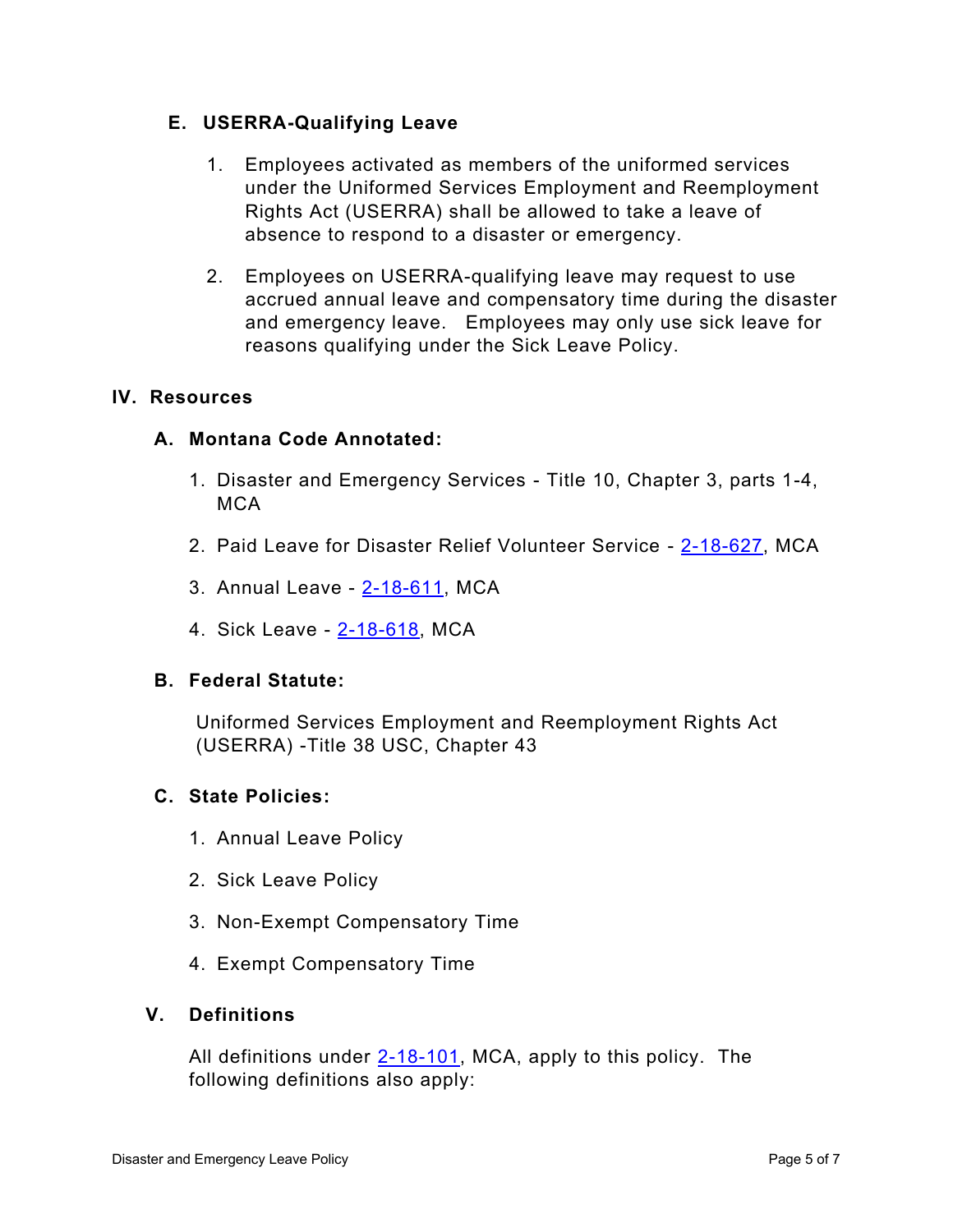**Affected worksite:** Portions of an agency's premises that are directly threatened or affected by disaster or emergency conditions.

**Certified American Red Cross disaster volunteer:** A member of the Red Cross Disaster Services Human Resources System (DSHRS) who has completed the American Red Cross specialized training program for disaster volunteers and is certified by the American Red Cross as a disaster service technician, specialist, coordinator, or officer.

**Disaster:** The occurrence or imminent threat of widespread or severe damage, injury, or loss of life or property resulting from any natural or artificial cause, including tornadoes, windstorms, snowstorms, winddriven water, high water, floods, wave action, earthquakes, landslides, mudslides, volcanic action, fires, explosions, air or water contamination requiring emergency action to avert danger or damage, blight, droughts, infestations, riots, sabotage, hostile military or paramilitary action, disruption of state services, accidents involving radiation by-products or other hazardous materials, outbreak of disease, bioterrorism, or incidents involving weapons of mass destruction, as defined in [10-3-103,](https://leg.mt.gov/bills/mca/title_0100/chapter_0030/part_0010/section_0030/0100-0030-0010-0030.html) MCA.

**Emergency:** The imminent threat of a disaster causing immediate peril to life or property which timely action can avert or minimize as defined in [10-3-103,](https://leg.mt.gov/bills/mca/title_0100/chapter_0030/part_0010/section_0030/0100-0030-0010-0030.html) MCA.

**Regular(ly)-schedule(d):** A pre-determined schedule an employee is customarily scheduled to work under normal circumstances and working conditions.

**Specialized disaster relief:** One or more of the following American Red Cross service categories in which a certified disaster service volunteer is trained **including**:

- shelter management,
- mass feeding,
- family services,
- health services,
- public-assistance inquiries,
- damage assessment,